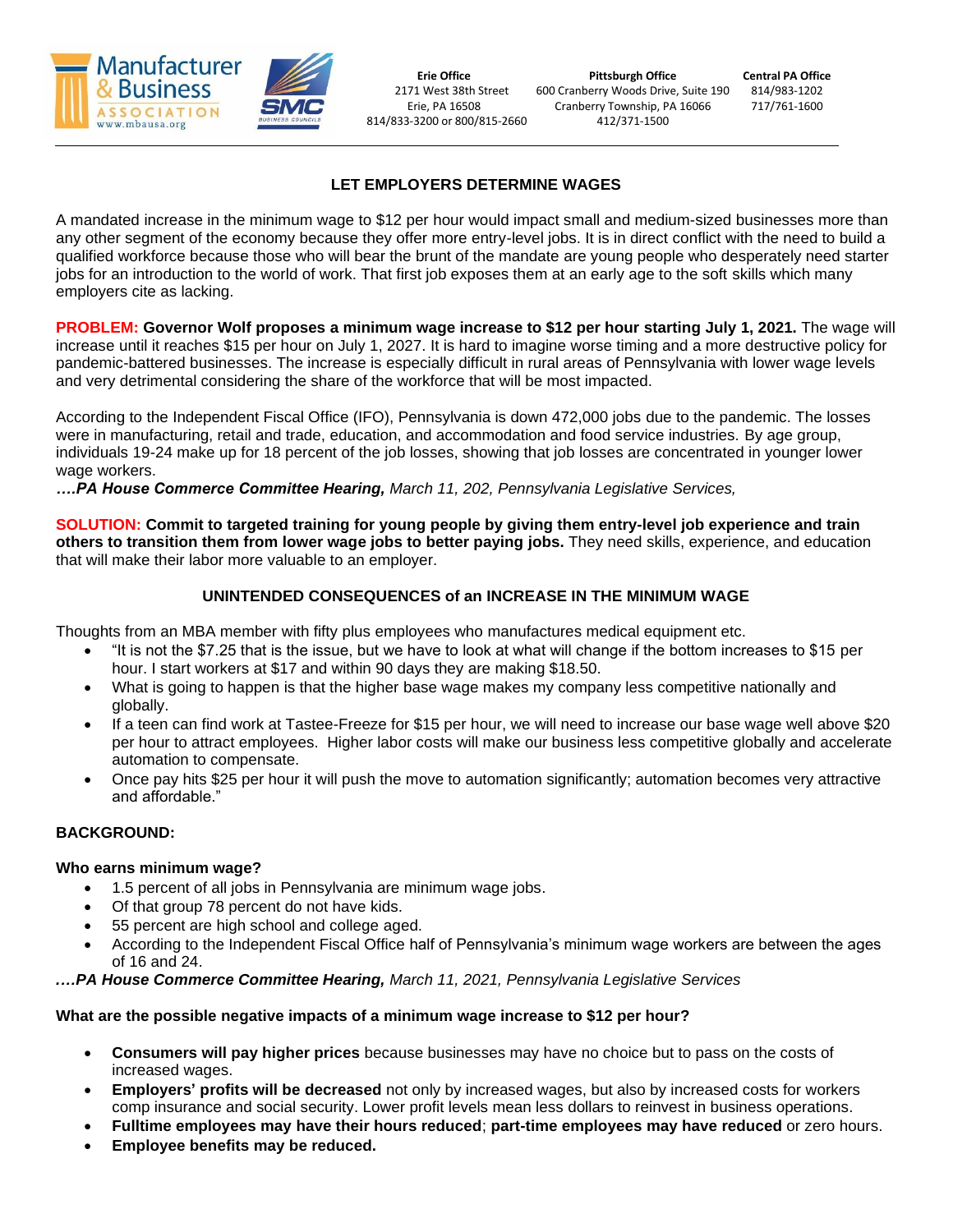• **Potential employees may have fewer opportunities.** From the employers' perspective there is more value in hiring an experienced and trained worker. This will make job hunting more challenging for inexperienced workers, especially part-time high school, and college students.

### **What will young people, unable to find a job, be missing out on? Hard skills vs. soft skills.**

Hard skills can be acquired through Career and Technical Education (CTE) classes, training, and apprenticeships. Soft skills, however, are learned through real world experience on the job. The longer young people remain on the street corner, then the longer they are delayed from gaining that first entry-level job and exposure to critical, basic soft skills.

Basic soft skills may include a work ethic, showing up regularly and on time, understanding the customer, good communication skills, the ability to work with teammates, conscientiousness, a good attitude, staying engaged throughout the workday, using basic manners, and following instructions.

# **SUPPLY and DEMAND**

### **What is happening nationally as large employers compete for workers?**

Larger employers are increasing their wages without a mandate. They are driven by market forces. because competition for new workers is fierce. They want to retain their existing employees and recruit new ones.

• "The country's largest private employer Walmart…. said its targeted raises would increase pay for its hourly U.S. workers to an average above \$15 per hour..."

*..."Walmart to Boost Wages for 425,000 U S Workers," The Wall Street Journal, February 19, 2021 Sarah Nassauer*

- "In August Best Buy, raised its minimum wage to \$15 per hour." *..."Best Buy gives pandemic-related bonuses to employees amid company lay-offs." [www.cnbc.com](http://www.cnbc.com/) February 23, 2021.*
- Costco Wholesale Corp. will pay its US workers at least \$16 per hour March 2021…. The warehouse retail chain's minimum wage has been \$15 per hour, the same as starting wages at Amazon.com and Target Corp.…" *…"Costco to Raise its Minimum Wage," The Wall Street Journal, February 26, 2021, Sarah Nassauer*

### **Covid-19 has also put pressure on employers, large and small, to increase wages.**

"Among Covid-19 's weird effects: despite high unemployment levels, many employers are having trouble hiring enough workers…. For manufacturers, staffing shortages have been caused by factors including a surge in new jobs tied to ecommerce - many of which offer better pay than factory work – and absences caused by Covid or family obligations such as childcare."

- A company in Wisconsin raised the hourly rate for new hires by about 25% to \$17…
- An Ohio company now has entry level positions starting at \$13 and \$15 per hour up from \$10.00 a year ago.
- A company with locations in Massachusetts and Virginia with 1,700 workers was struggling to fill 400 positions. They raised hourly wages which previously ranged from \$13.50 to \$20 by 7.6%

*…. Adapted from "Help Wanted on the Factory Floor," The Wall Street Journal, January 9, 2021, Sharon Terlep, Ben Foldy and Bob Tita*

### **AUTOMATION and the MINIMUM WAGE**

As automation increases some jobs go away especially those for the low-skilled hourly workers.

"Automation has always been most disruptive to the lives of blue-collar workers. But as robots transition from displacing people on the factory floor to displacing them in the service industry, which in the US is many times larger than manufacturing, it could affect the lives of millions of people."

*..."The Reality of Robots Sprints Past Fiction," Wall Street Journal, Christopher Mims, January 23, 2021*

"Total employment is down 10 million jobs from February 2020, predominantly among low wage workers…Research has found that employers respond to a minimum wage in a number of ways…Some will absorb the higher wage. Some will pass it on…The McKinsey Global Institute separately noted robot installation shot up after the 2007-2009 recession and expects a similar rush now. The firm found 68% of executives world-wide accelerated investment in automation and artificial intelligence since the covid-19 outbreak began."

*… "Wage Boost During Pandemic Carries Risks," Wall Street Journal, Greg Ip, Capital Account March 4, 2021*